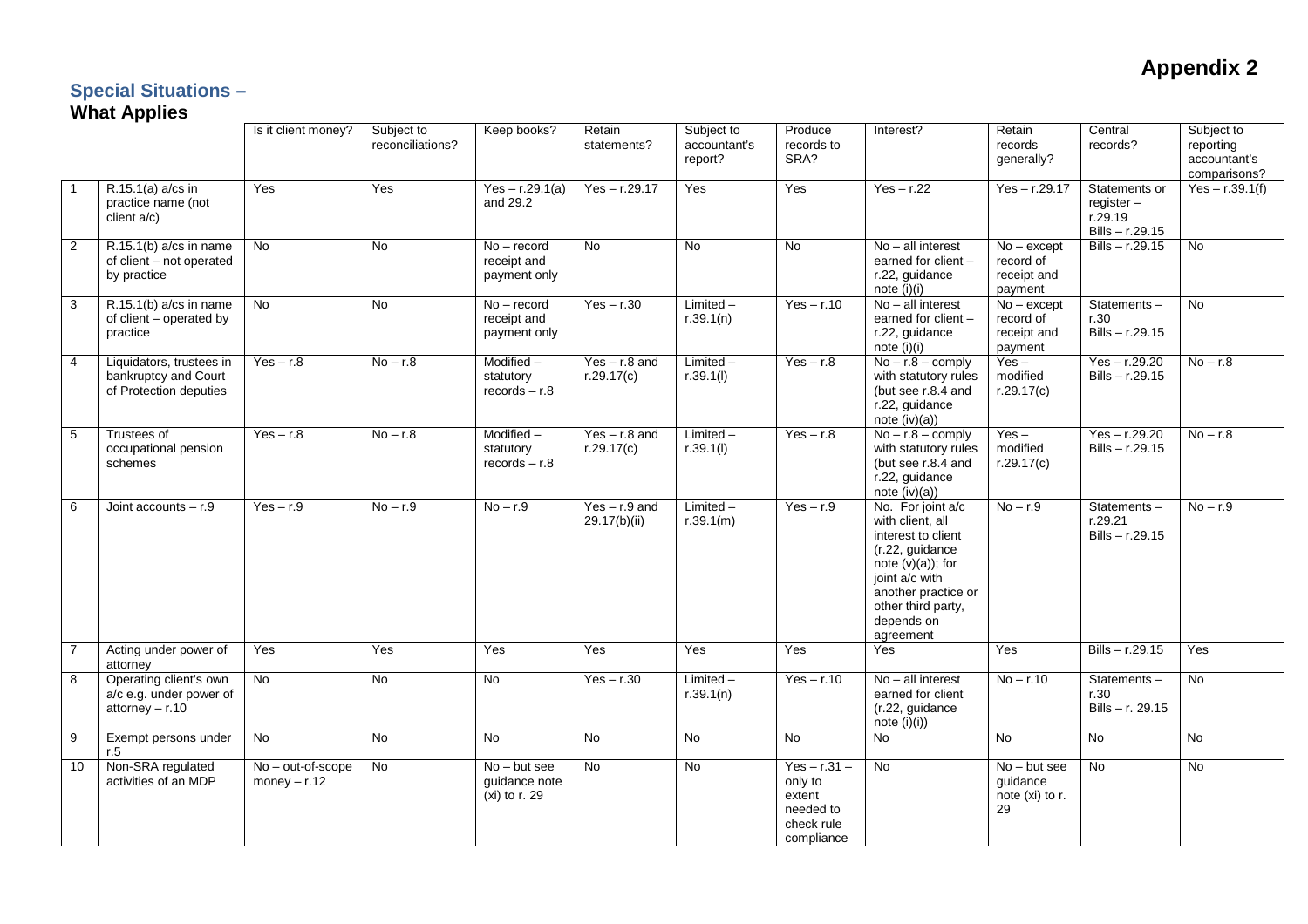### **Appendix 2 – Special situations – What applies**

**1 – R.15.1(a) a/cs in practice name (not client a/c)**

**Is it client money?**

Yes

**Subject to reconciliations?**

Yes

**Keep books?**

Yes – r.29.1(a) and 29.2

**Retain statements?**

Yes – r.29.17

**Subject to accountant's report?**

Yes

**Produce records to SRA?**

**Yes** 

**Interest?**

Yes – r.22

**Retain records generally?**

Yes – r.29.17

### **Central records?**

Statements or register – r.29.19 Bills – r.29.15

### **Subject to reporting accountant's comparisons?**

 $Yes - r.39.1(f)$ 

## **2 – R.15.1(b) a/cs in name of client - not operated by practice**

**Is it client money?**

No

**Subject to reconciliations?**

**No**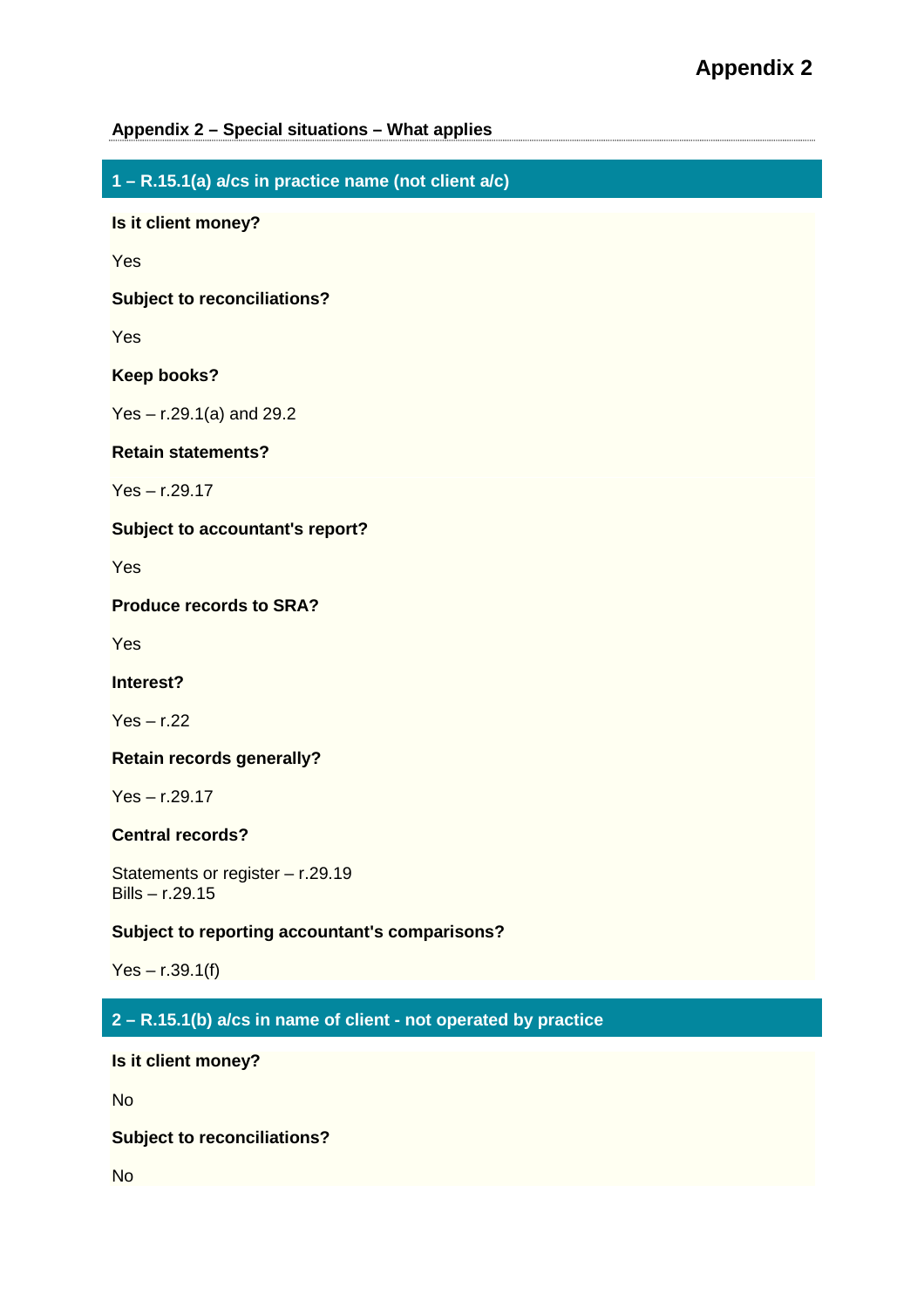#### **Keep books?**

No–record receipt and payment only

### **Retain statements?**

No

### **Subject to accountant's report?**

No

### **Produce records to SRA?**

**No** 

### **Interest?**

No – all interest earned for client – r.22, guidance note  $(i)(i)$ 

### **Retain records generally?**

No – except record of receipt and payment

### **Central records?**

Bills – r.29.15

### **Subject to reporting accountant's comparisons?**

No

### **3 – R.15.1(b) a/cs in name of client – operated by practice**

**Is it client money?**

No

**Subject to reconciliations?**

No

**Keep books?**

No – record receipt and payment only

**Retain statements?**

Yes – r.30

### **Subject to accountant's report?**

Limited –  $r.39.1(n)$ 

**Produce records to SRA?**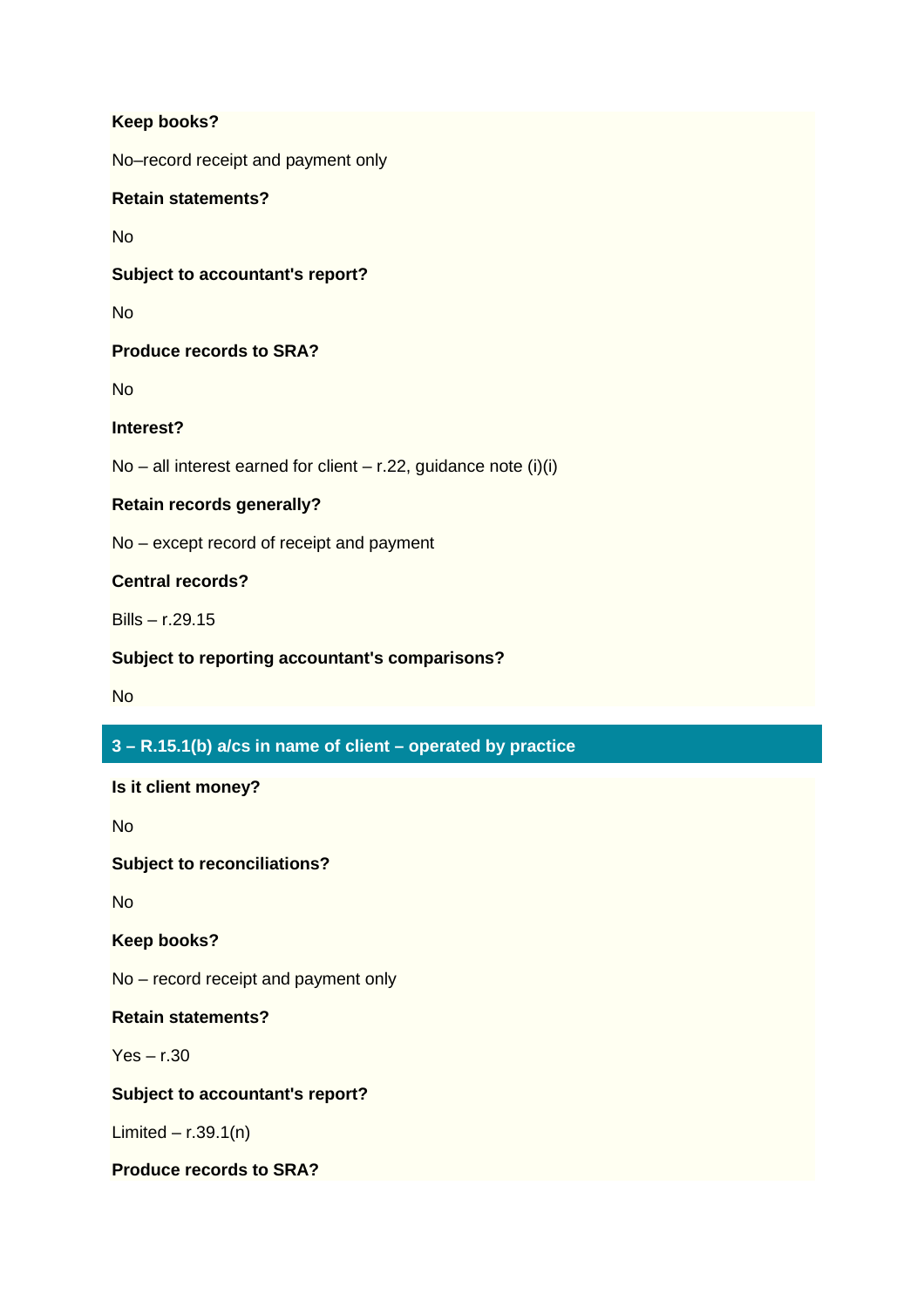$Yes - r.10$ 

### **Interest?**

No – all interest earned for client – r.22, guidance note  $(i)(i)$ 

### **Retain records generally?**

No – except record of receipt and payment

### **Central records?**

Statements – r.30 Bills – r.29.15

#### **Subject to reporting accountant's comparisons?**

No

### **4 – Liquidators, trustees in bankruptcy and Court of Protection deputies**

**Is it client money?**

 $Yes - r.8$ 

**Subject to reconciliations?**

 $No - r.8$ 

**Keep books?**

Modified – statutory records – r.8

#### **Retain statements?**

 $Yes - r.8$  and  $r.29.17(c)$ 

#### **Subject to accountant's report?**

Limited – r.39.1(l)

**Produce records to SRA?**

 $Yes - r.8$ 

**Interest?**

 $No - r.8 -$  comply with statutory rules (but see rule 8.4 and rule 22, guidance note (iv)(a))

#### **Retain records generally?**

Yes – modified r.29.17(c)

#### **Central records?**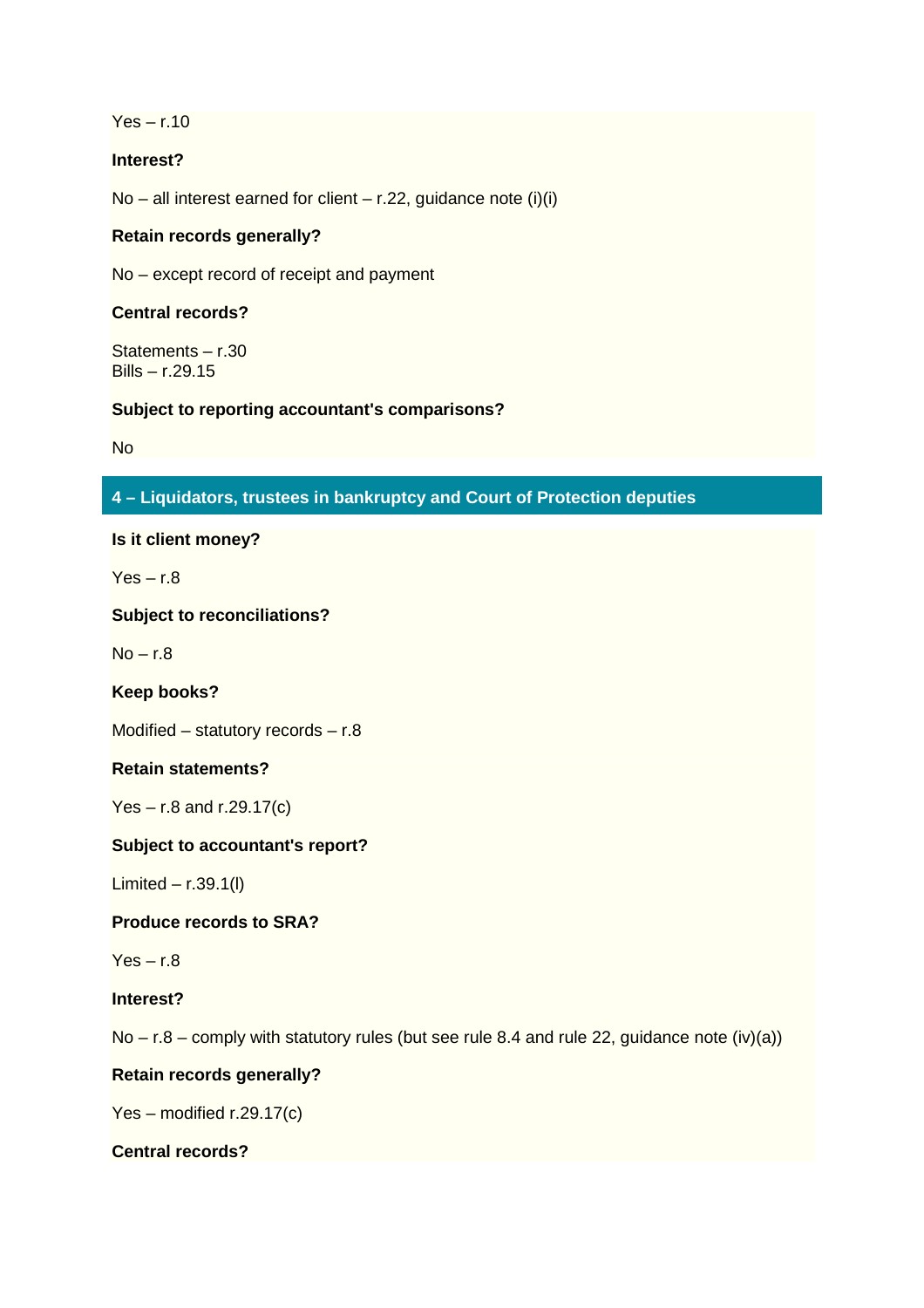Yes – r.29.20 Bills – r.29.15

### **Subject to reporting accountant's comparisons?**

 $No - r.8$ 

### **5 – Trustees of occupational pension schemes**

**Is it client money?**

 $Yes - r.8$ 

**Subject to reconciliations?**

 $No - r.8$ 

**Keep books?**

Modified – statutory records – r.8

### **Retain statements?**

 $Yes - r.8$  and  $r.29.17(c)$ 

#### **Subject to accountant's report?**

Limited – r.39.1(l)

**Produce records to SRA?**

 $Yes - r.8$ 

**Interest?**

 $No - r.8 -$  comply with statutory rules (but see rule 8.4 and rule 22, guidance note (iv)(a))

### **Retain records generally?**

Yes – modified r.29.17(c)

#### **Central records?**

Yes – r.29.20 Bills – r.29.15

### **Subject to reporting accountant's comparisons?**

 $No - r.8$ 

### **6 – Joint accounts – r.9**

**Is it client money?**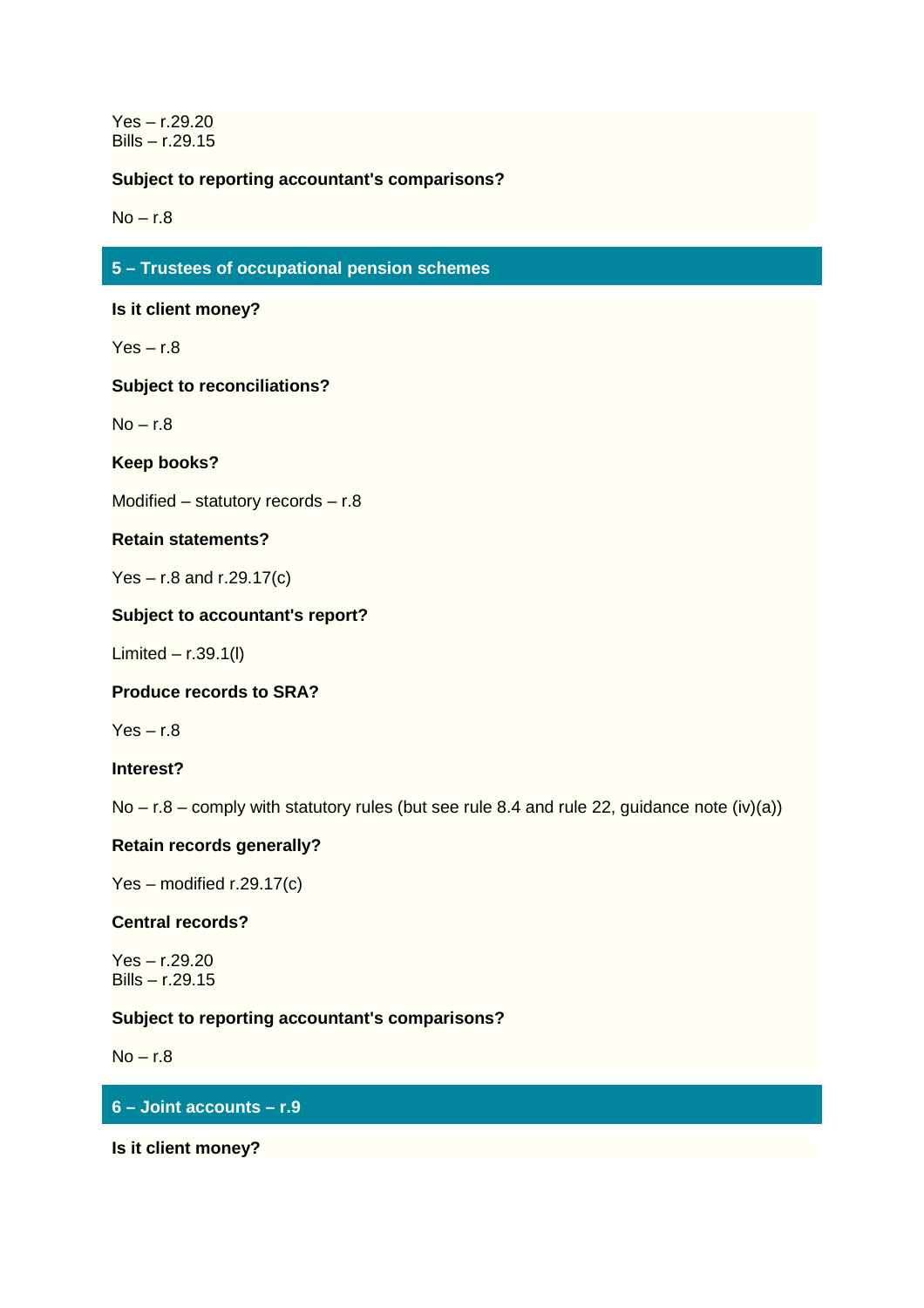$Yes - r.9$ 

**Subject to reconciliations?**

 $No - r.9$ 

**Keep books?**

 $No - r.9$ 

**Retain statements?**

Yes – r.9 and 29.17(b)(ii)

### **Subject to accountant's report?**

Limited –  $r.39.1(m)$ 

**Produce records to SRA?**

 $Yes - r.9$ 

**Interest?**

No. For joint a/c with client, all interest to client (r.22, guidance note (v)(a)); for joint a/c with another practice or other third party, depends on agreement

### **Retain records generally?**

 $No - r.9$ 

#### **Central records?**

Statements – r.29.21 Bills – r.29.15

#### **Subject to reporting accountant's comparisons?**

 $No - r.9$ 

### **7 – Acting under power of attorney**

**Is it client money?**

Yes

**Subject to reconciliations?**

Yes

**Keep books?**

Yes

**Retain statements?**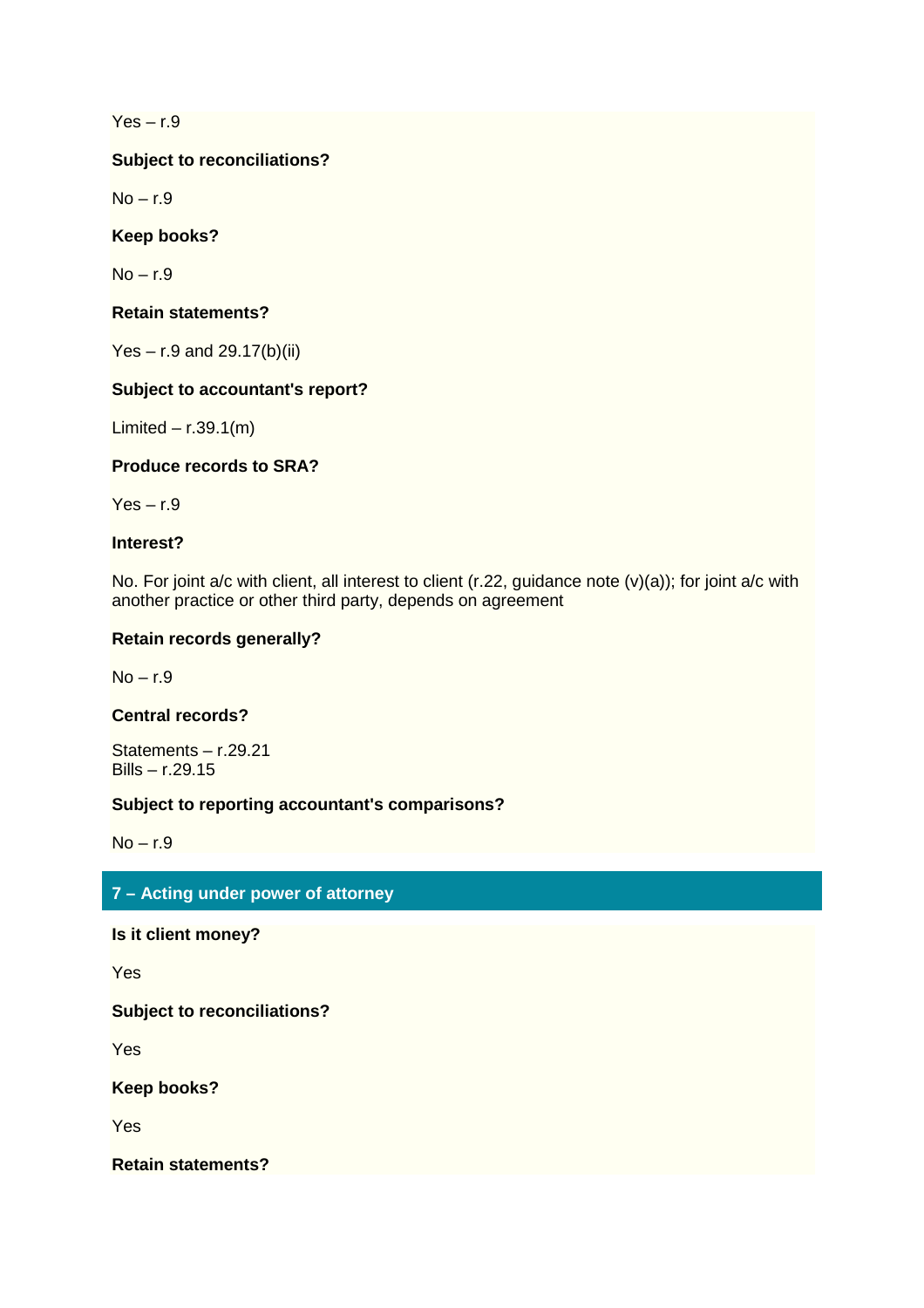Yes

**Subject to accountant's report?**

**Yes** 

**Produce records to SRA?**

Yes

**Interest?**

**Yes** 

**Retain records generally?**

Yes

**Central records?**

Bills – r.29.15

**Subject to reporting accountant's comparisons?**

Yes

**8 – Operating client's own a/c e.g. under power of attorney – r.10**

**Is it client money?**

**No** 

**Subject to reconciliations?**

No

**Keep books?**

**No** 

**Retain statements?**

Yes – r.30

### **Subject to accountant's report?**

Limited –  $r.39.1(n)$ 

### **Produce records to SRA?**

 $Yes - r.10$ 

### **Interest?**

No – all interest earned for client (r.22, guidance note (i)(i))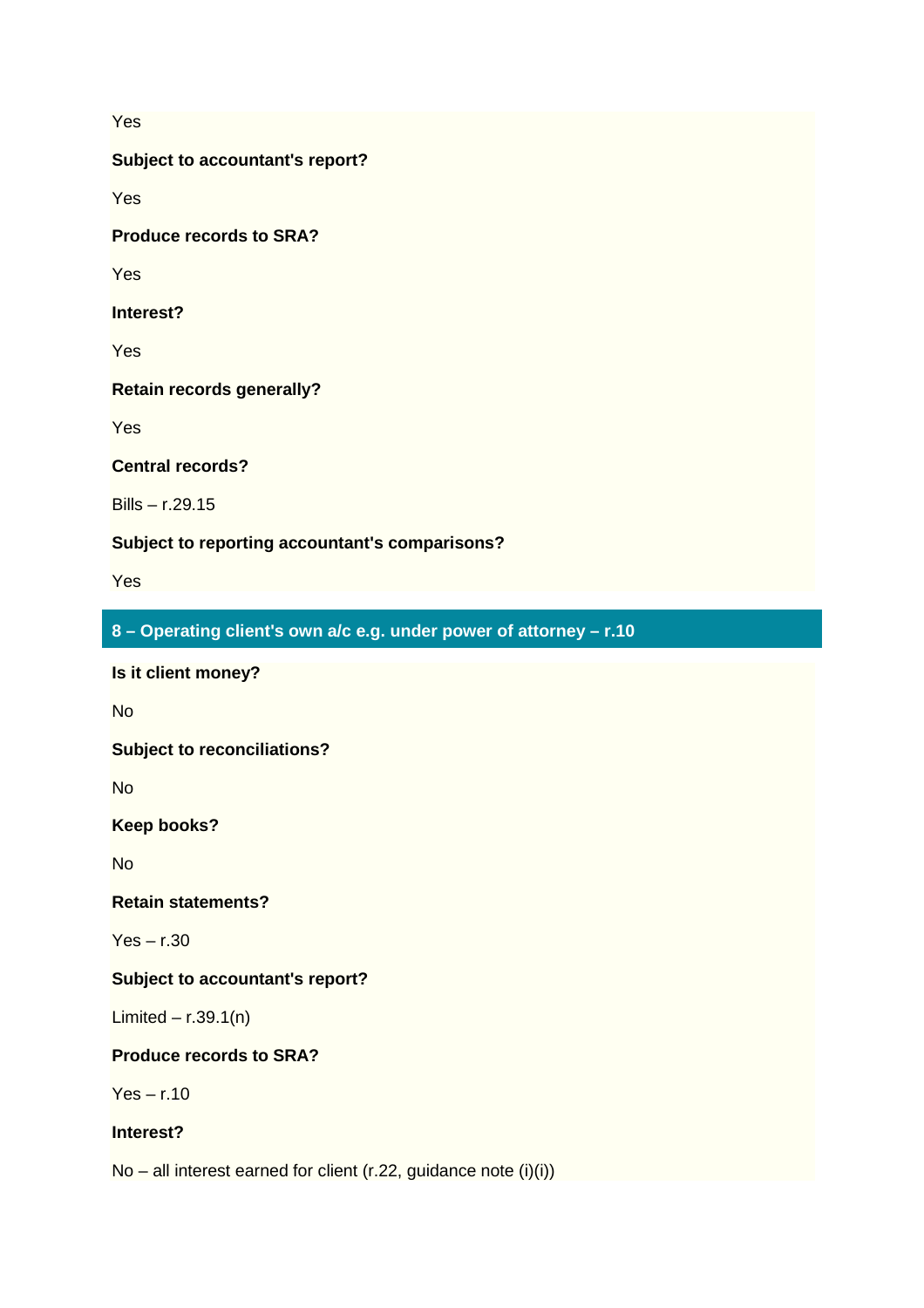### **Retain records generally?**

 $No - r.10$ 

### **Central records?**

Statements – r.30 Bills – r. 29.15

#### **Subject to reporting accountant's comparisons?**

No

## **9 – Exempt persons under r.5**

**Is it client money?**

**No** 

#### **Subject to reconciliations?**

No

**Keep books?**

**No** 

### **Retain statements?**

**No** 

**Subject to accountant's report?**

**No** 

**Produce records to SRA?**

No

**Interest?**

No

**Retain records generally?**

No

**Central records?**

**No** 

**Subject to reporting accountant's comparisons?**

**No**